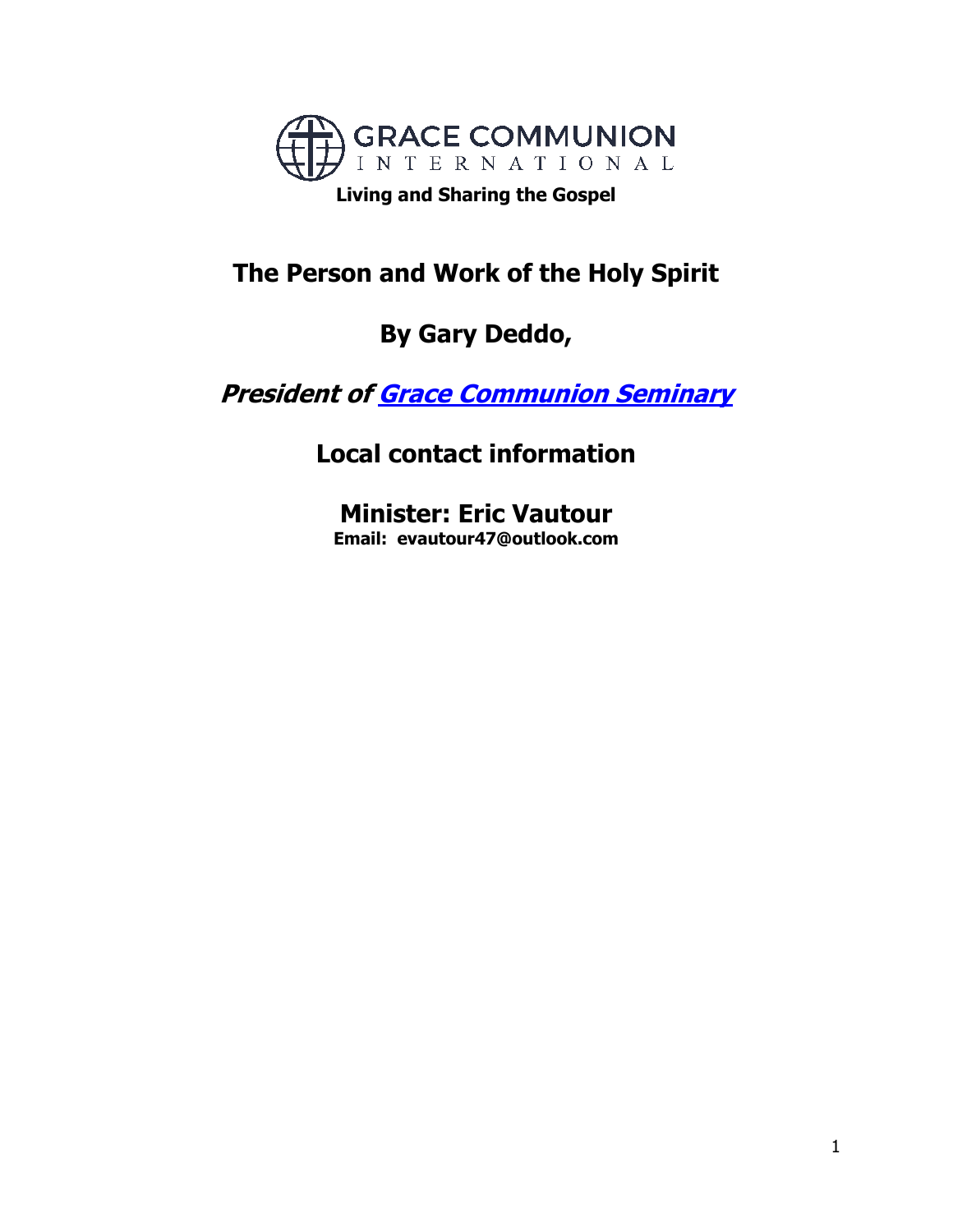# **Doctrine of the Holy Spirit, part 1**

# **By Ted [Johnston](https://www.blogger.com/profile/08677739021765621811) - [May 28, 2020](http://thesurprisinggodblog.gci.org/2020/05/holy-spirit-part-1.html) (from** [http://thesurprisinggodblog.gci.org/2020/05/holy-spirit-part-](http://thesurprisinggodblog.gci.org/2020/05/holy-spirit-part-1.html)[1.html\)](http://thesurprisinggodblog.gci.org/2020/05/holy-spirit-part-1.html)

This post begins a series presenting "**The Person and Work of the Holy Spirit,"** an essay by **Dr. Gary Deddo, President of [Grace Communion Seminary](https://www.gcs.edu/)**.

Seeking to understand and know the Holy Spirit is a wonderful, rewarding endeavor. It ties in with every aspect of the Christian faith and life. But if ever there was a topic we are likely never to get to the bottom of, this one would qualify. The very name of this Divine Person, the Holy Spirit, already tells us that we're in pretty deep. But we do have a good amount of insight given to us by biblical revelation that can inform our understanding and help us stay away from pure speculation. God has seen fit to reveal himself to us as Father, Son and Holy Spirit and has provided and preserved teaching about the Holy Spirit. Because he wants us to know, trust and worship him, we by faith can dare to pursue understanding on that basis. But we proceed only by God's grace.

In this essay we will touch on only a few key points that address questions that are, first, foundational to our faith in the Holy Spirit and are, second, of more immediate importance given current discussions and debates. Hopefully, this essay will also help keep further explorations and other discussions in perspective. We will not be able in a short space to offer anything near a comprehensive view, so regard this as more of a beginning than an ending.

I'd like to start by recalling the passage in the Gospel of John where Jesus, trying to explain to Nicodemus something foundational regarding the nature and work of the Spirit, says this**: "Truly, I say to you, unless you are born of water and the Spirit, you cannot enter the Kingdom of God."** Jesus continues, **"That which is born of flesh is flesh, that which is born of Spirit is Spirit. Do not marvel that I said to you, you must be born anew [from above]. The wind blows where it wills, and you hear the sound of it, but you do not know whence it comes or whither it goes. So it is with everyone who is born of the Spirit" ([John 3:5-8\)](https://biblia.com/bible/niv/John%203.5-8).**

Nicodemus wants to understand how God works. Jesus tells him that how God works with us is by the Holy Spirit. But Nicodemus is not exactly satisfied with that answer. He wants to know, if he can, how then the Spirit works. Jesus' answer to that how question amounts to him saying: How the Spirit works is like trying to talk about how the wind works. We see the effects, but we know very little about it, not even where it was a few moments ago, or where it will end up going a few moments later. The Spirit is not predictable or controllable by us. We don't and can't have an answer as to how the Spirit works, the mechanics of it. Apparently the how question is the wrong one to ask. And, given Jesus' reply to Nicodemus, we can assume that it's not necessary for us to know either, even to receive the benefits of the working of the Spirit.

Jesus' "no-explanation" answer does makes sense. How can we possibly put in words, concepts and ideas something about the Spirit given that it is like the wind? You can't actually predict its movement or say much about it except that "it blows where it wills." The Spirit has a mind of his own! I think that's part of our experience. The wind of the Spirit blows where it wills. We did not necessarily see it coming and don't necessarily see exactly where it's going to go. So it is with the Spirit.

So why not just stop right there? Well, in some cases I think that might be the right thing to do. There is a lot of speculation taking place, especially about how the Spirit works. However, we are given other words and descriptions in biblical revelation that refer to the Holy Spirit. But not surprisingly, they don't tell us how the Spirit works nor especially how to bring the Spirit under our control or how we can influence or predict the working of the Spirit. Rather, most of what we are given relates to the nature and purpose and character of the Spirit, not the mechanics of his working. All sorts of problems can be avoided if we simply pay attention to what biblical revelation actually tells us and resist using what we discover in ways that actually disregard Jesus' own teaching on the limits of our knowledge of the Holy Spirit's wind-like working.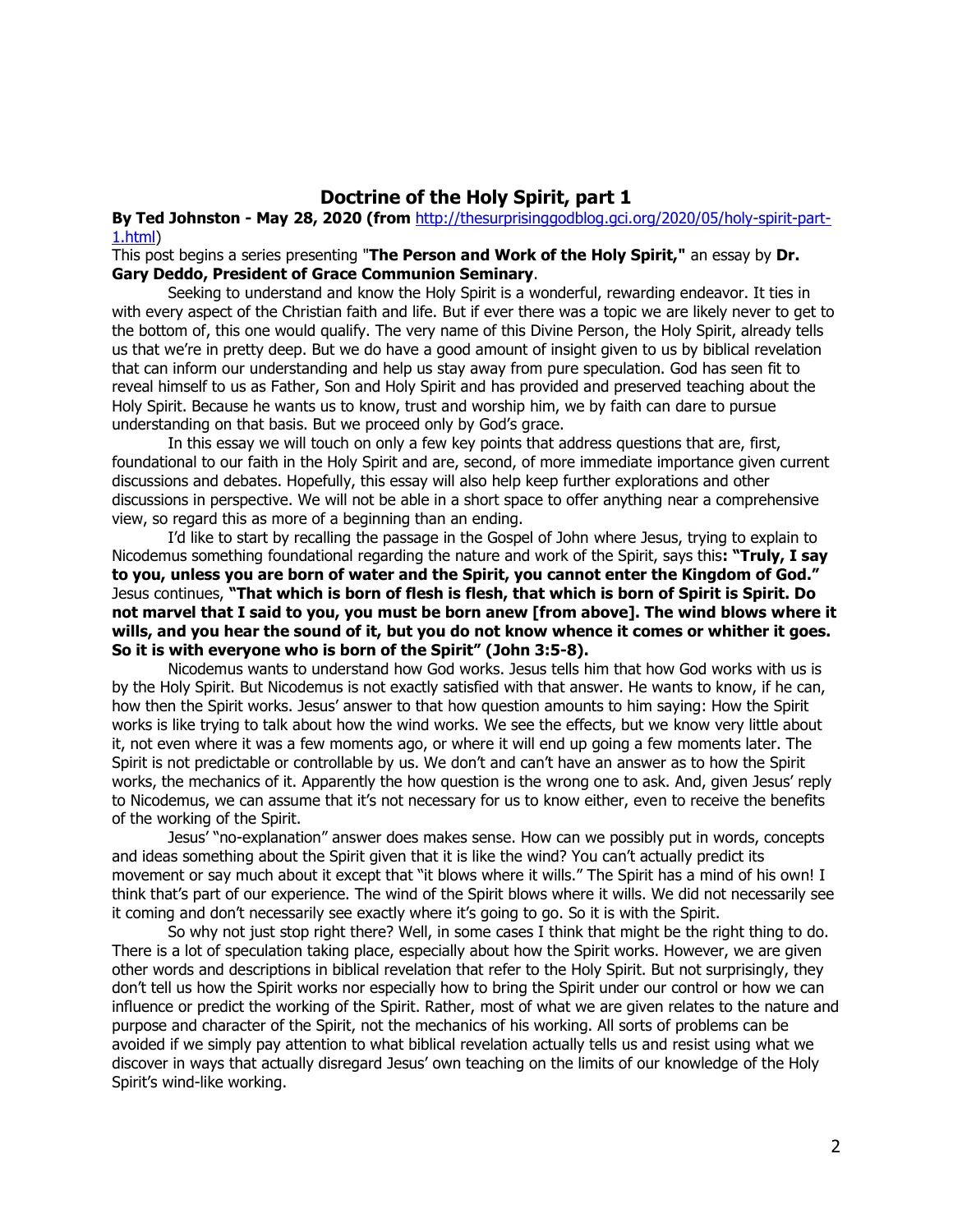Sometimes, people think the Holy Spirit gets less attention than deserved -- the short end of the stick, as we say, or short-shrift. The complaint that the Spirit is under-represented can be heard both at the levels of theological discussion as well as at the daily and practical level of church life. That's a perfectly good concern to raise. We should be aware and take to heart all we are told regarding the Spirit. Neglecting any part of biblical witness is not a good idea. Faith seeks whatever understanding of the Spirit we are given, as in any other part of the Christian faith. But we can ask the counter question as well: Is it true that in practice and preaching we don't properly emphasize the Holy Spirit? If so, in what ways do we fail to give the Spirit sufficient attention? And, what measure or criteria can we use to evaluate whether or not we have under (or over) emphasized the Holy Spirit?

Whether or not we give full attention is best gauged by the norm of biblical teaching. We can look to Scripture to weigh its own emphasis on the Spirit relative to other matters. We can also consider the full range of insights it actually presents us. Then we can compare our own current emphasis and range of teaching to the pattern and proportion found there. While we will not be able to conclude with something like a numerical measurement, I think there will be many indicators in biblical teaching that can greatly assist us in our process of discernment. And of course, we can also borrow understanding on this matter from teachers of the church down through the ages, including our present time as their teaching seems in alignment with biblical revelation considered as a whole.

Now, if there is some kind of deficit, then we'll also need to explore how best to correct for that lack. We'll need to discern this issue as well, because there are various ways to correct for it. But some correctives aren't as useful or faithful as others. And some promoted in recent times have seemed not only speculative but harmful to the health of the Body of Christ. But again, biblical teaching can help us in discerning how best to make any kind of corrective called for.

## **What are the basics of revelation about the Holy Spirit?**

Recall that any theology built on biblical revelation must seek first and foremost to answer the question of who the God of the Bible is, for that is its central concern and controlling topic. Biblical revelation is not geared nearly as much to answer the questions of how or why, where or when. So our understanding must also begin by seeking to know first who the Holy Spirit is.

Let's begin with a review of the most basic truths we have been given about the Holy Spirit. Most fundamentally we are told about the Spirit's relationship with the Father and the Son. And those relationships identify who the Spirit of God is. Who is the Spirit? The Spirit is the Spirit of the Father and the Son. The Spirit is one with the Father and one with the Son. Jesus is conceived by the Spirit, he has the Spirit for us ,and he ministers in and by the Spirit even in his atoning work on the Cross. Jesus and the Father send the Spirit to us. The Spirit takes us to the Father through the Son. By the Spirit we are united to Christ so that we share in his life, life in fellowship and communion with the Father. And we share, by the Spirit, in Jesus' ongoing ministry in the church and in the world.

Notice that what Jesus teaches Nicodemus (and us) fits the overall pattern of revelation about the Spirit throughout Scripture. Nicodemus wanted to know how one can be "born again" or "born from above." But Jesus' response indicates that such how questions can't really be answered in connection with the Spirit! Nicodemus is not told how the Spirit blows to bring us new life. Rather, Jesus' answer to his how question identifies who is behind the how. But Jesus does describe in a comprehensive way the effect of the working of the Spirit, namely, bringing us a new kind of life.

The Gospel of John goes on to shed even more light on the relationship of the Spirit to Jesus and to the Father which includes the inter-relationship of their missions and ministries. These relationships are especially prominent in chapters 13-17. The central concern throughout this Gospel remains their conjoint relationships. They are inseparable, always being together and always working together.

# **One in being, united in act**

Borrowing now from the more developed doctrine of the Trinity, we can say that the three Divine Persons of the Trinity are "one in being." This technical phrase helps us to remember there are not three Gods, but only one. So, the Spirit isn't a separate God that has his own independent mind, his own action, his own plan, and his own purpose. The Spirit is joined in one being and so joined in one mind, action, plan, and purpose with the Father and the Son. Even the name, Holy Spirit, indicates to us the unity of the Spirit with Father and Son, since only God has the name Holy.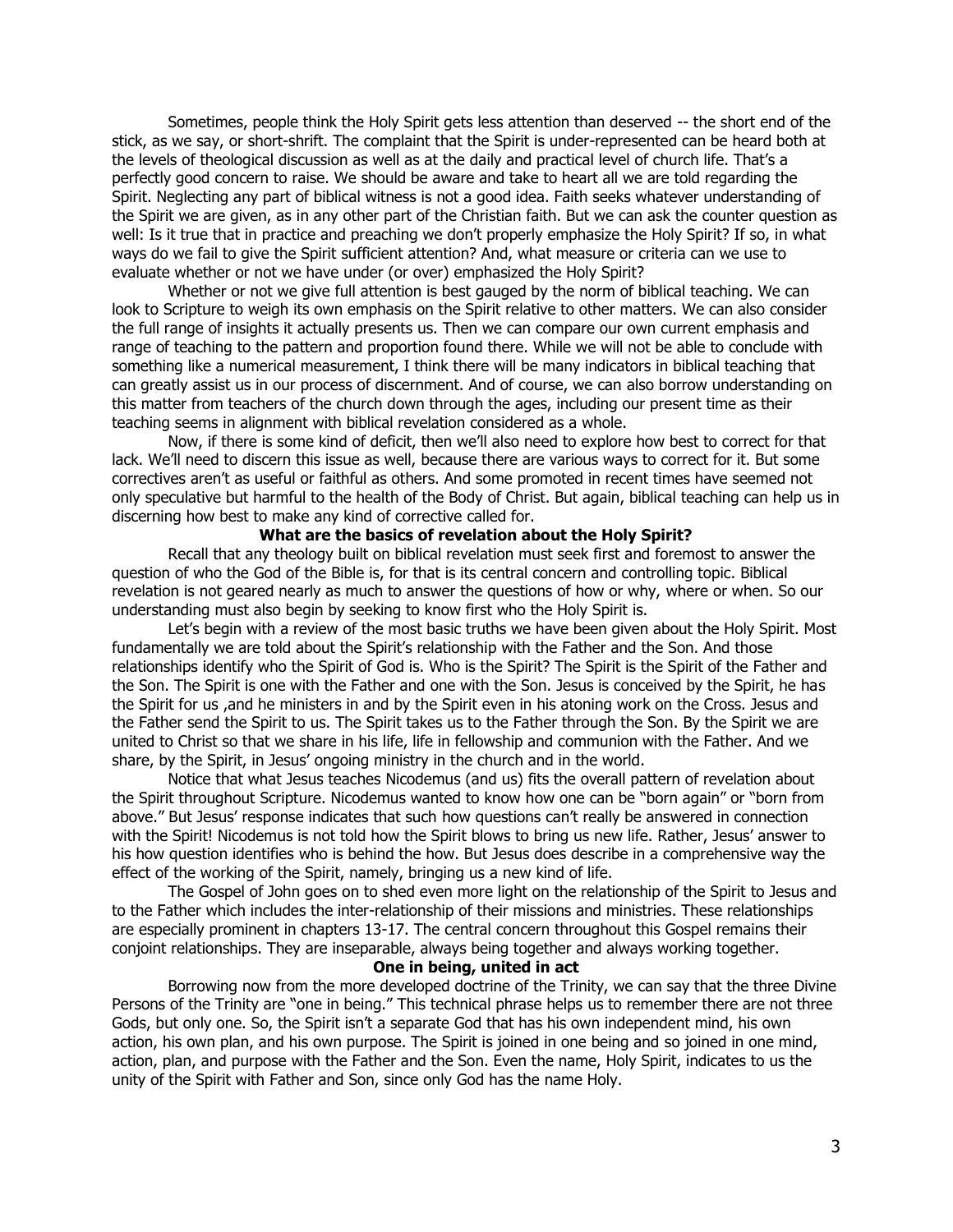The point here is not to let our minds think about the Holy Spirit as an independent operator. That's one of the biggest mistakes that we can make. Always remember, whatever the Spirit does, wherever the Spirit is at work, that Spirit is the Spirit of the Father, and of the Son, because they are one in being. They do not act separately, apart from one another. They act out of one shared mind, heart, purpose in unity with each other. St. Augustine famously summarized this in the fourth century: "All the works of God are inseparable."

A number of special phrases have been used down through the ages to convey the oneness or unity of the divine Persons besides saying that they are "one in being." They are said to "co-exist." They "co-inhere" in one another. They "in-exist" one another, or they "mutually in-dwell" one another. They "co-envelop" one another, or "mutually interpenetrate" each other. Their oneness of being has been expressed by saying that the whole God is present in each of the Divine Persons. The whole God is present in the Father. The whole God is present in the Son. The whole God is present in the Spirit. That's all to say: they're one in being even though they're distinguishable, we say, in person. An early creed sums it up this way: the Triune God is a Unity in Trinity and a Trinity in Unity.

# **Sharing all the divine attributes**

This means that the Holy Spirit is fully and completely divine and has from all eternity all the attributes that the Father and the Son have. The Spirit is not subordinate or less than the others. All that you can say of the Father, such as being omniscient, holy, omnipotent, eternal, and even being a Creator, can all be said of the Spirit (and can all be said of the Son). Dividing up among the Persons the attributes of God and the actions of God towards creation is ruled out because they are one in being.

That's a hard rule for us to follow because we have developed poor habits of thinking and speaking in the church, and likely were never taught otherwise. We also like to divide things up and align certain attributes or actions with the Father and others with the Son or the Spirit. A typical way we do this is by saying the Father creates, the Son redeems and the Spirit perfects or sanctifies. We might think the Father is just and holy in comparison to the Son who is merciful and gracious. However, if we take such a division of labor in a strict way, we would be embracing a very inaccurate, even misleading way of speaking about God. The distinct Persons of the Trinity do not have separate jobs or wear different hats or play different roles they accomplish by themselves. God acts as the one being that God is. His being does not fragment in mind, will, purpose or action.

So, to repeat, everything you can say about the eternal nature and character of the Father, you can say about the Son and you can say about the Spirit. They are each all powerful, omniscient, omnipresent, eternal, good, merciful, righteous, holy. They are all to be worshiped together because they're one in being. So we can say of our worship, we worship the Father through the Son and in the Spirit. Or, we pray to the Father, through the Son and in the Spirit. And we proclaim that the Father has redeemed us through the Son and in the Spirit. The whole God is our Savior.

The unity of the being and so of action, character and attributes of God is one of the most fundamental things to hold on to and to watch out for when we go on to say other things about the Spirit. We want to avoid talking as if the Divine Persons are separate, wear different hats have divergent purposes or as if they're operating independently of one another. Simply remembering they're one in being will prevent a lot of problems down the theological road.

#### **Part 2 The Person and Work of the Holy Spirit,"**

**\_\_\_\_\_\_\_\_\_\_\_\_\_\_\_\_\_\_\_\_\_\_\_\_\_\_\_\_\_\_\_\_\_\_\_\_\_\_\_\_\_\_\_\_\_\_\_\_\_\_\_\_\_\_\_\_\_\_\_\_\_\_\_\_\_\_**

[Last time,](http://thesurprisinggodblog.gci.org/2020/05/holy-spirit-part-1.html) we noted that every act of God, whether in creation, redemption or bringing about the perfection of creation itself, is done together as one God. But how then are we to understand those places in Scripture that ascribe certain acts of God to one of the divine Persons? Take, for example, the Incarnation. The Father and the Spirit are never said to be incarnate, as is the Son. Note also that the Spirit seems to descend on Pentecost and indwell the believing church in a way distinct from the Son and the Father. The explanation in these two and similar examples is that all three of the divine Persons are involved together in all the acts of God, but often in different (distinct, unique) ways.

#### **How are the divine Persons distinct?**

Scripture leads us to understand that each of the divine Persons contributes to the unified act of God from their own, particular "angle." We could say that one "takes the lead" in certain actions: the Father in Creation, the Son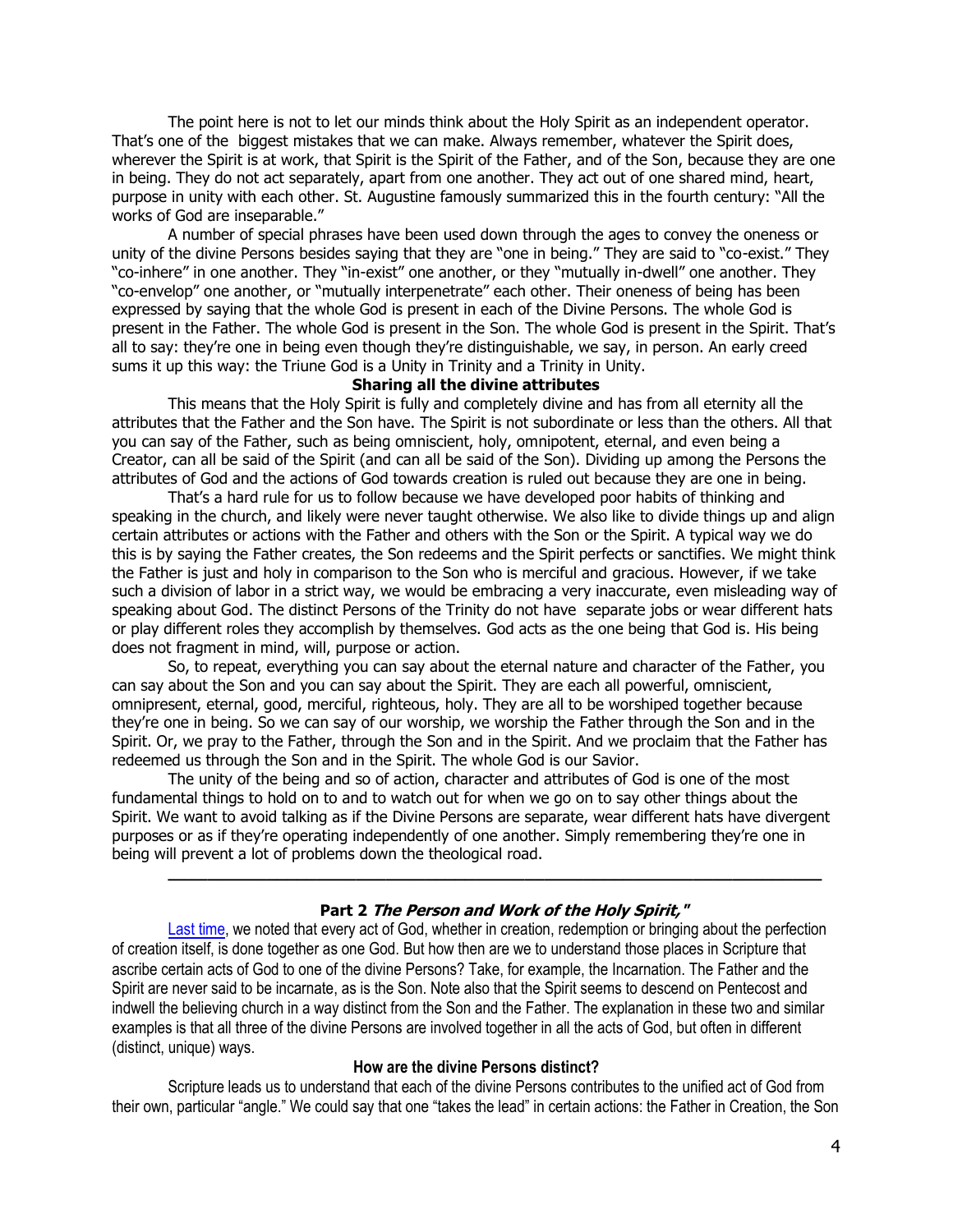in atonement, the Spirit in perfecting creation. But we can only say that if we aren't thinking of the three Persons as acting separately, or as being out of phase with the others. The three Persons always act in a conjoint way. Theologians call this the doctrine of appropriation. An act can be appropriated to the Person of the Trinity who takes the lead, as long as the other two are not regarded as having nothing to do with it, but are co-involved, each in their own way.

We should not think that the contribution to an act of God by one of the Persons is what constitutes their being as a distinct Person in the Trinity. For example, it is an error to think that being the Creator is what makes the Father different in Person from the Son, or that being Incarnate is what makes the Son different in Person from the Father. The Father is the Father, the Son is the Son, and the Spirit is the Spirit, whether or not they perform any actions external to their own triune being. The three Persons are distinguished by their internal relationships, not by their external actions. The being of God is not dependent upon God's relationship to that which is external to God.

So, as long as we don't leave the Son and the Spirit behind, we can say the Father leads in creation. We can also say the Son leads in our redemption. But if we think the Father is absent or has a different view, attitude, purpose or intention for the Cross than does the Son, then we've split the Trinity apart, placed them at odds with one another! Even in Jesus' earthly life, we need to remember that he only does what he sees the Father doing. He only says what the Father is saying. They're saying things together. They're doing things together. They're never separate because they're one in being.

## **The work of the Son**

It is proper to say the Son takes the lead and that only the Son is incarnate. So, we can affirm that the Son physically suffers on the cross and not the Father or Spirit. Not being incarnate in our humanity, they cannot physically suffer and die. But, if we think the Father is absent or the Spirit has gone on vacation and isn't around when Jesus is on the Cross, then we've strayed way off the theological path. The Spirit and the Father are present with Jesus, each in their own non-incarnate way. So, Jesus says, "Father into your hands, I commend my Spirit." **In the book of Hebrews we read, "how much more shall the blood of Christ, who through the eternal Spirit offered himself without blemish to God, purify your conscience from dead works to worship the living God [\(Heb. 9:14\)](https://biblia.com/bible/niv/Heb.%209.14).** They're all acting together in Christ's redeeming work. Yes, we can say one leads. But don't let them fall apart just because one is leading.

## **The work of the Spirit**

We can say that the Spirit perfects. However, we must also say that he perfects human beings with the perfection accomplished by Christ. The Spirit shares with us the holiness and the sanctification of Jesus, himself, in our humanity. He doesn't give us a spiritualized or divine perfection, a non-bodily, inhuman existence. But rather the Spirit joins us to Christ's glorified human body, mind and soul. The Spirit makes us to share in Jesus' selfsanctification. The work of the Spirit is not separate from the work of the Son, but the Spirit does lead in dwelling in us now.

# **Beware the error of tritheism**

Though we can talk about the Spirit leading, we must not think of the Spirit branching off, saying, "Father and Son, you've done a good job over there, but now I've got to go do something over here that you don't have anything to do with. It's my turn to do my own thing." That's a mistake. That could only happen if God wasn't one in being and was three beings—tritheism! We don't want to go there. We can distinguish between the various contributions the Father, the Son and the Spirit make by the way they take their lead, but we don't want to separate them or place them in any kind of opposition or in tension with each other. And we don't want to say that their differing contributions to what they accomplish together are what make them distinct in Person from all eternity.

As so we distinguish but we don't separate. The Divine Persons are one in being and distinct in Person, both in their internal and eternal being and in terms of what they do in creation, redemption, and consummation.

# **Beware projecting on God**

Why do we get tripped up in this? I think there are a number of reasons, but one is that we tend to think of God in ways we think of ourselves. We start with ourselves, then try to get to our understanding of God. Think of how we usually distinguish ourselves from each other. How do I know I'm not you and you're not me? I note that you have a different body. You're over there, and I'm over here. You do this, but I do that. You live there, but I live here. You think that's funny, but I don't. I want X, but you want Y. We're different in all these ways, and that's how we know we are distinct persons.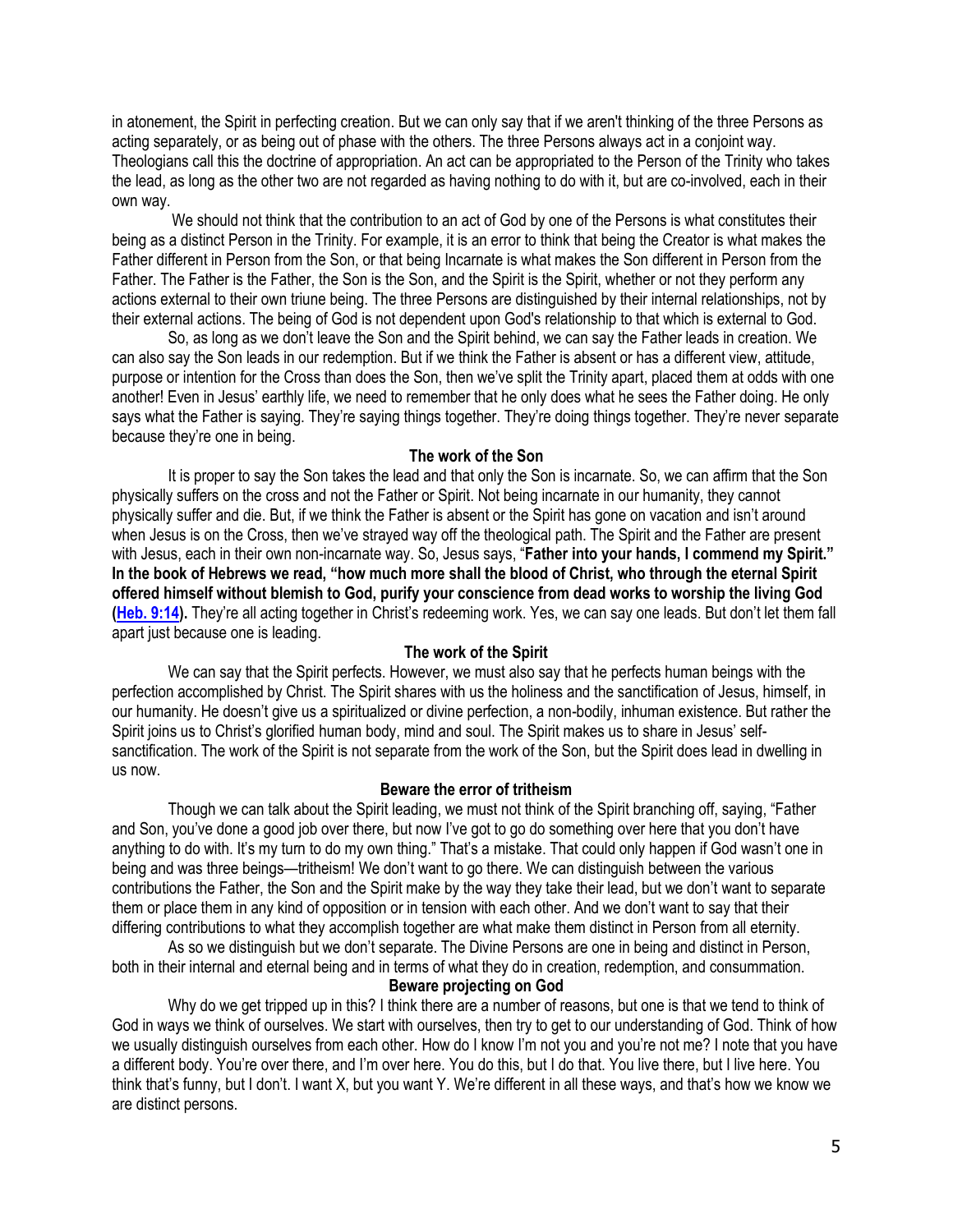So we can project this perspective on God, and think that's how the Father, Son and Spirit are distinguished. The Father is over here, the Spirit's over there. The Father wants A, and the Son wants B. They each have different jobs to do. We try to distinguished them from each other in the same way we distinguish ourselves. The problem is, God is not a creature like we are. So, you can't just take the idea of how we distinguish ourselves and apply that reasoning to God. Thinking that way would only work if God was a creature. But he is not.

# **Names and relations**

The essential way we have been given to distinguish between the divine Persons is by means of their different names: the Father, the Son, and he Holy Spirit. These names reveal a difference of their Persons. That is also why we believe there are three, not four or two Persons in the Godhead. The names we are given in Scripture are revelatory of real differences in God. They are not just arbitrary words, concepts, ideas, or conventional labels. So we address God in worship, in prayer, by means of these three names. And in doing so, we follow Jesus' example and instruction. He uses these names in his relationship to the Father and the Spirit, and directs us to do so as well. So he instructs us: **"Pray like this: Our Father in heaven…"**

Notice that divine names represent unique relationships. The Father has a different relationship with the Son than the Son has with the Father. And the Spirit has a different relationship to the Father than does the Son. The names identify and reveal to us unique relationships. Following biblical teaching, we can also find distinct designations for the different relationships.

Corresponding to the Father is the relationship of begetting to the Son. Begetting is the special term used to describe more particularly how the Son comes from the Father. The Father begets the Son. Begetting indicates a certain kind of relationship. For instance, in the early church they recognized that begetting is different from making. What is made is of a different kind of thing than the maker. But what is begotten is of the identical kind of being. So we say that the Son is begotten, indicating a unique kind of relationship to the Father. The Son doesn't beget the Father and the Father isn't begotten by the Son. They each have a different relationship with each other and that difference of relationship, which is internal and eternal to God, is what makes them personally distinct from one another. The Father begets (is not begotten of the Son). The Son is begotten (does not beget the Father).

The unique names and relationships identify who the divine Persons are. They are who they are in relationship with each other. Without the relationships with each other, they would not be who they are. And they are not interchangeable. The Father is not the Son, the Son is not the Father. Being the begetter and being the begotten one are different and not reversible. There is a direction to the relationships that can't be reversed. You can't say the Son begets the Father. The Son has always been the begotten Son. The Father has always begotten the Son. The Son is eternally the Son, and the Father, eternally Father. That's why we can say they are the divine Persons of Father and Son.

But the words/names don't themselves explain everything. They represent what we have to go on and explain, namely, what they do and don't mean as far as we can tell. In the case of the Father and Son, we have to rule out, or "think away" as Athanasius said, some aspects of the meaning of the words begotten or begetting as used of human creatures. Among creatures these words include the idea of a time sequence. But when it comes to God, the aspect of time does not apply. God is eternal and so, then, are the Divine Persons. So the Father generates the Son from all eternity.

Time sequence doesn't apply to God. There never was a time when the Son was not. The Son was always the begotten Son of the Father, which is simply to say the Son is eternally the Son and the Father is eternally the Father, begetting the Son. The discipline of theology is to discern where and how words used to refer to God must be used differently from how they are used of creatures. This would be impossible if we did not have biblical revelation to lead us.

# **The Holy Spirit proceeds (spirates)**

Now what about the Holy Spirit? There has always been the Spirit who has eternal relationships with the Father and the Son. We use a special word to talk about those relationships, a word given in the New Testament; we say the Holy Spirit proceeds from the Father and, or through, the Son (**[John 15:26](https://biblia.com/bible/niv/John%2015.26)**). Another word has also been used down through the ages to indicate that unique relationship, "**spirates.**" These words indicate unique and noninterchangeable relationship. The name and relationship indicate who the Spirit is. The Spirit would not be the Spirit without spirating from the Father and the Son. And the Father and Son wouldn't be Father and Son without the Spirit proceeding. The relationship of the Spirit is essential to who the Spirit is and so to who the Triune God is.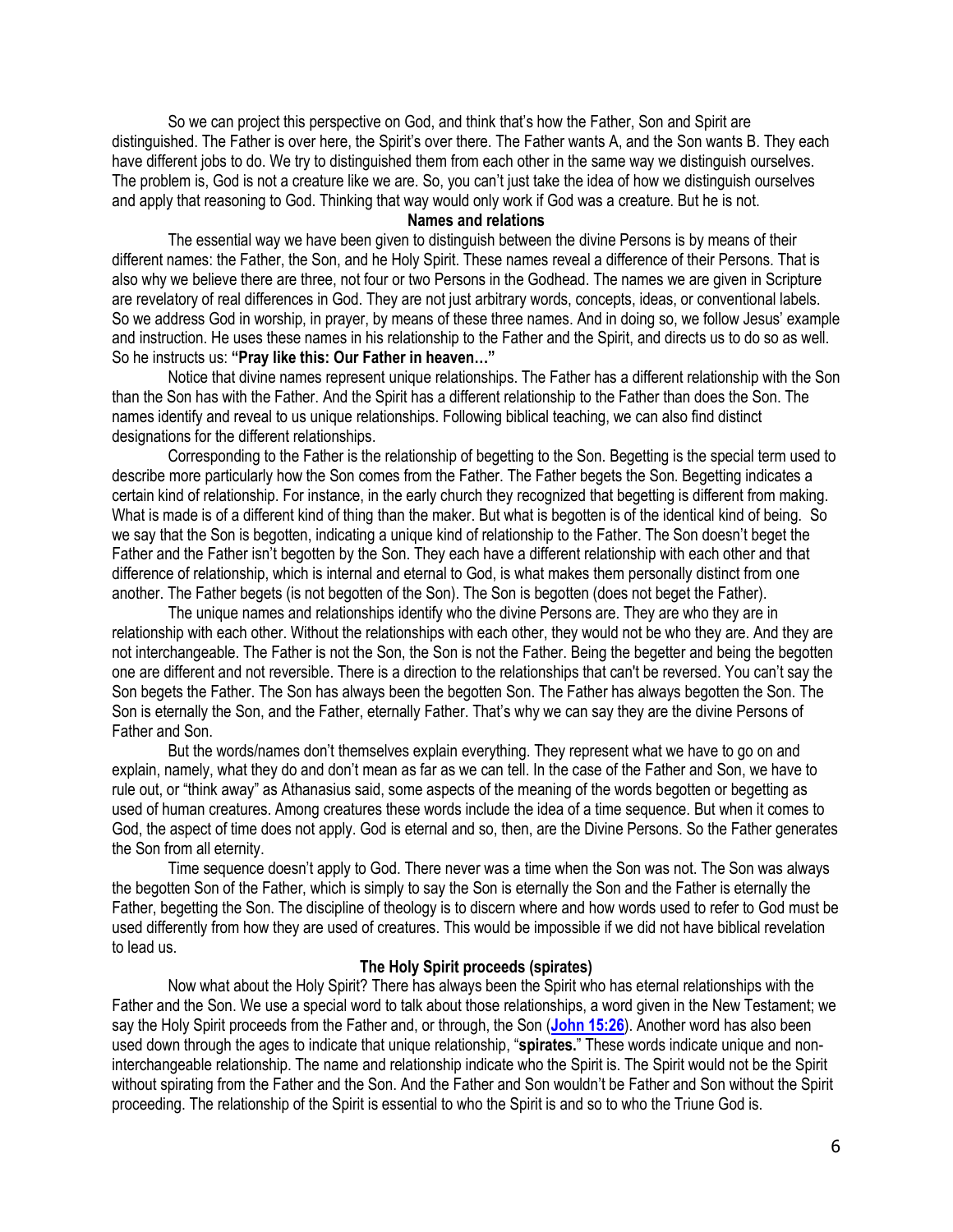We likely want to ask, "So how does that work? How does a procession work in God?" We don't actually know. We can't say exactly how it is different from begetting or being begotten. Along with the name, Holy Spirit, the word procession indicates that there is a unique kind of relationship of the Spirit with the Father and the Son, one that is different from the relationship of the Son to the Father. It indicates that the Spirit is from the Father and/through, the Son in such a way that the Son and Father do not proceed from the Spirit and are not the Spirit. With this unique relationship, the Spirit is not interchangeable with the other Persons. And it means that the Holy Spirit has always been the Holy Spirit. We affirm in this way that God has always been a Trinity. There never was a time when God was not Triune.

# **Conclusion: triune relations**

The three divine Persons eternally exist in absolutely unique relationships and that is what is essential to their being distinct Persons. That's it. They have unique relations. Each has a different relationship with the other two. We don't know how to explain all that, what that means, but we use unique words because there are unique relations. And that's also why we address them according to their unique names that correspond with the relations. The Father is the Father, not the Son. The Son is the Son, not the Father. The Holy Spirit is the Holy Spirit of the Father and the Son. We have unique names to indicate the unique persons and they have unique relationships and they're not interchangeable.

When God through Jesus says, to address him as Father, Son and Holy Spirit, we're being told something. The triune name identifies who God is, which God we're speaking of, and even what kind of god that God is. God is the Triune God. That's the only God that is or has ever been. God is Father, Son and Spirit. The Father is the Father. The Son is the Son. The Holy Spirit is the Holy Spirit. Don't separate them -- they are one in being. But don't collapse them into one Person with no relationships -- they are distinct in Person.

## **\_\_\_\_\_\_\_\_\_\_\_\_\_\_\_\_\_\_\_\_\_\_\_\_\_\_\_\_\_\_\_\_\_\_\_\_\_\_\_\_\_\_\_\_\_\_\_\_\_\_\_\_\_\_\_\_\_\_\_ Who is the Spirit? (Doctrine of the Holy Spirit, part 3) (from** [http://thesurprisinggodblog.gci.org/\)](http://thesurprisinggodblog.gci.org/)

By [Ted Johnston](https://www.blogger.com/profile/08677739021765621811) - [June 24, 2020](http://thesurprisinggodblog.gci.org/2020/06/holy-spirit-part-3.html)

This post continues a series presenting "The Person and Work of the Holy Spirit" by Dr. Gary Deddo, President of [Grace Communion Seminary.](https://www.gcs.edu/) For other posts in the series, click <http://thesurprisinggodblog.gci.org/2020/05/holy-spirit-part-1.html>

You have probably heard the triune God referred to as one in three and three in one. Though that is not an incorrect statement, it's easily misunderstood. Why? Because it can sound as if we are stating that God is both three and one of the exact same thing. But that makes no sense. God is not one being and three beings; nor is God one person and three persons. To avoid misunderstandings, it's better to say that the triune God is **one in being and three in divine Persons**. Let's explore what this means as we continue this series on the doctrine of the Holy Spirit.



Perichoresis (source unknown)

Fundamental to the discipline of theology is making sure we don't talk about God as if God was a creature. This way of disciplining our thinking takes some time and effort to catch on to, and that is why GCI takes great care in teaching people to think about God *according to God's* nature. That means, for example, not thinking about God as a big human being in the sky.

# **God is three divine Persons**

The doctrine of the Trinity asserts that God is *three divine Persons*. What does that mean? We begin by noting that God is not a "person" the way we are. As humans, we are images of God, but God is not an image of us. Because divine Persons are not exactly the same as human persons, we have to distinguish them.

Were God three persons exactly like we are persons, then God would be three beings, since human persons are separate beings. When speaking about God, we're not using the word "person" in exactly the same way we do about ourselves.

In speaking of the Father, Son and Holy Spirit as divine (not human) Persons, we affirm that these personal names and personal relationships between the three Persons reveal the reality of who God is.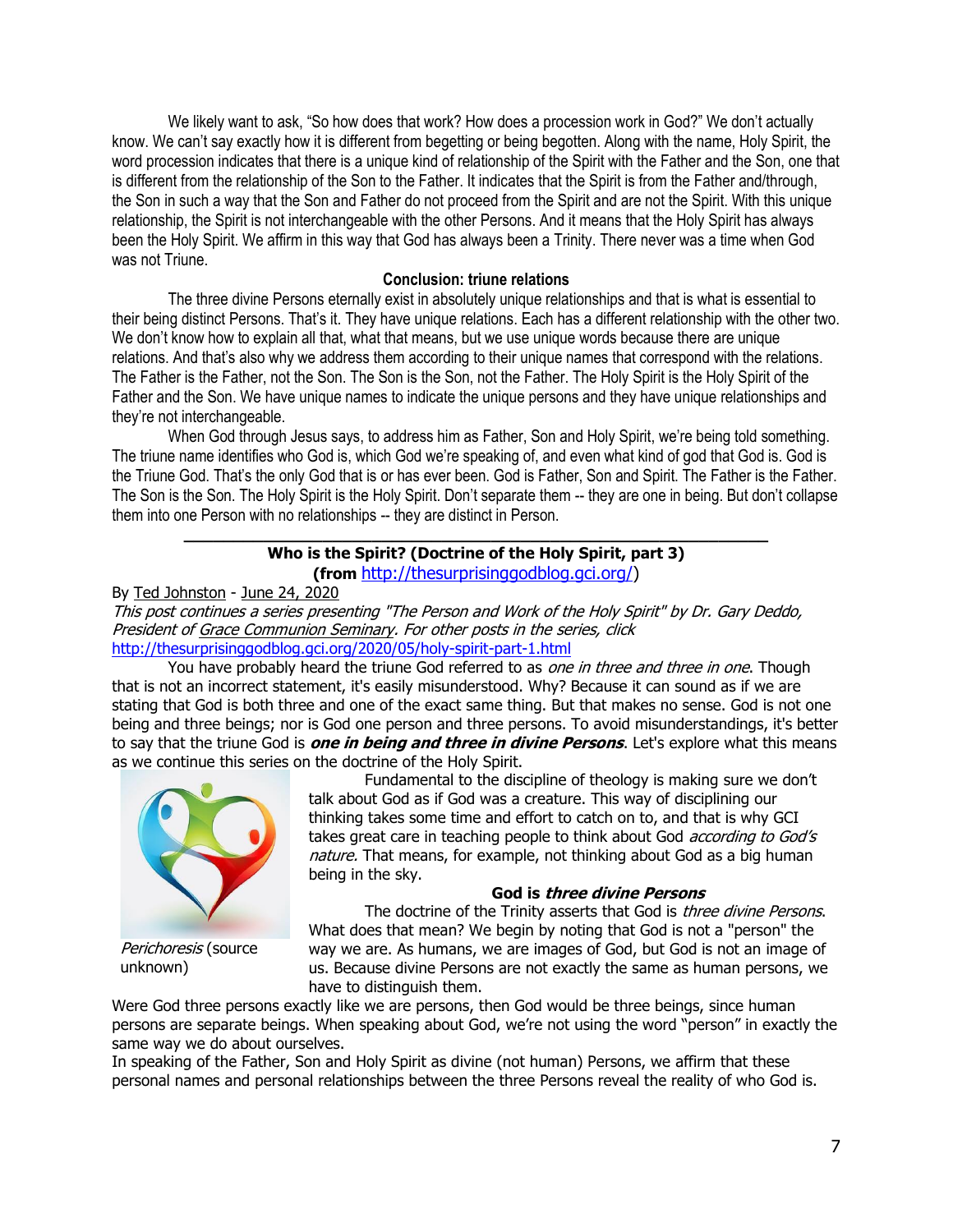God knows himself as Father, Son and Spirit. There are real and eternal relationships in God which Scripture characterizes in several ways including mutual knowing, loving, glorifying, and oneness.

What we think about human persons in living, loving and holy relationship with each other does, to a degree, reflect the truth about God in the sense that God is more like a community of three human persons than like any other created thing. We could switch this around and say that the Father, Son and Holy Spirit are the original and real Persons, and since we are somewhat like them, we can borrow the term "person" to speak of ourselves as individual human creatures. That said, we must be careful to note that God is not like a single, lonely, isolated individual.

#### **God is one in being**

As individual human persons, we do not, and we cannot have the same kind of unity (oneness) with other persons that the three divine Persons have. Their unity is their being -- the three divine Persons are one in being. The sense of unity we experience as human persons cannot match that.

The kind of unity of God revealed in Christ was so unique that the church teachers eventually came up with a unique word to represent that one-of-a-kind unity. That word is **perichoresis**. It is Greek and often is not translated because it has a unique meaning that can't exactly be translated. It means most literally to *envelope* one another or to *make space* for one another. It has also been translated as *mutually indwelling* each other, or having a *coinherence* in each other, or *in-existing* in one another. This language represents Jesus' teaching that he is "in the Father and the Father is in [him]" (**[John 14:11](https://biblia.com/bible/niv/John%2014.11)**). It is also just what we see lived out in the Gospels as we watch and hear Jesus in his dynamic relationship with the Father and the Spirit. This unique unity has also been explained by saying that the whole of God, all three Persons, are present in each of the Persons. So, each in being is fully God even though distinct in Person so that there is a real relationship and exchange going on from all eternity between the three divine Persons. As the Athanasian Creed summed it up: the unity of God is a Trinity and the Trinity of God is a Unity. We can try to put this into a single word: God's unity is a triunity.

Given this tri-unity, everything we can say about the Spirit, we can say about the Father (or the Son), except that the Spirit is not the Father (or the Son). Why? Because the divine Persons mutually indwell one another, and so are equally God -- equally and together God. They have an absolutely unique kind of unity so that they are distinct in divine Person but united in being. Unlike creatures, the unity of being doesn't undo the difference of Person and the distinction of Person doesn't undo the unity of being. Remembering this will help us get our language squared away so that we don't grossly misrepresent who God is.

#### **What kind of God is the triune God?**

The doctrine of the Trinity, so far as it goes, faithfully identifies who God is. However, its purpose is to protect the mystery of God's nature, not explain it away. That said, when we add up what the doctrine asserts, we are given significant, biblically accurate understanding about the kind of God that God is. It declares that God has his being by being a fellowship, a communion of divine Persons. The biblical witness then shows us that all the relationships that flow from God's being are forms of love. Begetting, being begotten and proceeding are all relationships of loving exchange. This is why we can say with John that God is love. We also can see what Jesus means, and why he says he loves the Father and the Father has loved him from all eternity. It makes sense that Jesus tells us that as the Father has loved him, so he loves us; and that as he has loved us, so we ought to love one another. No wonder then that the ways of the people of God can be comprehensively summed up in the two commands to love God and love neighbor.

The relationships internal and external to God are filled with holy loving. God is a fellowship kind of God -- a communion kind of God. God is not a lonely being floating out there from all eternity "looking for someone to love." God is the fullness of holy love, the fullness of fellowship and communion. Bringing it all together, we can say that the Father and Son have their fellowship and communion in the Holy Spirit.

The triune God who in his being is love, is very different than an isolated individual God who can't love until there is something else outside of God to love. The God that is fullness of fellowship is very different from one who exists with no internal and external relationships, one in whom there is no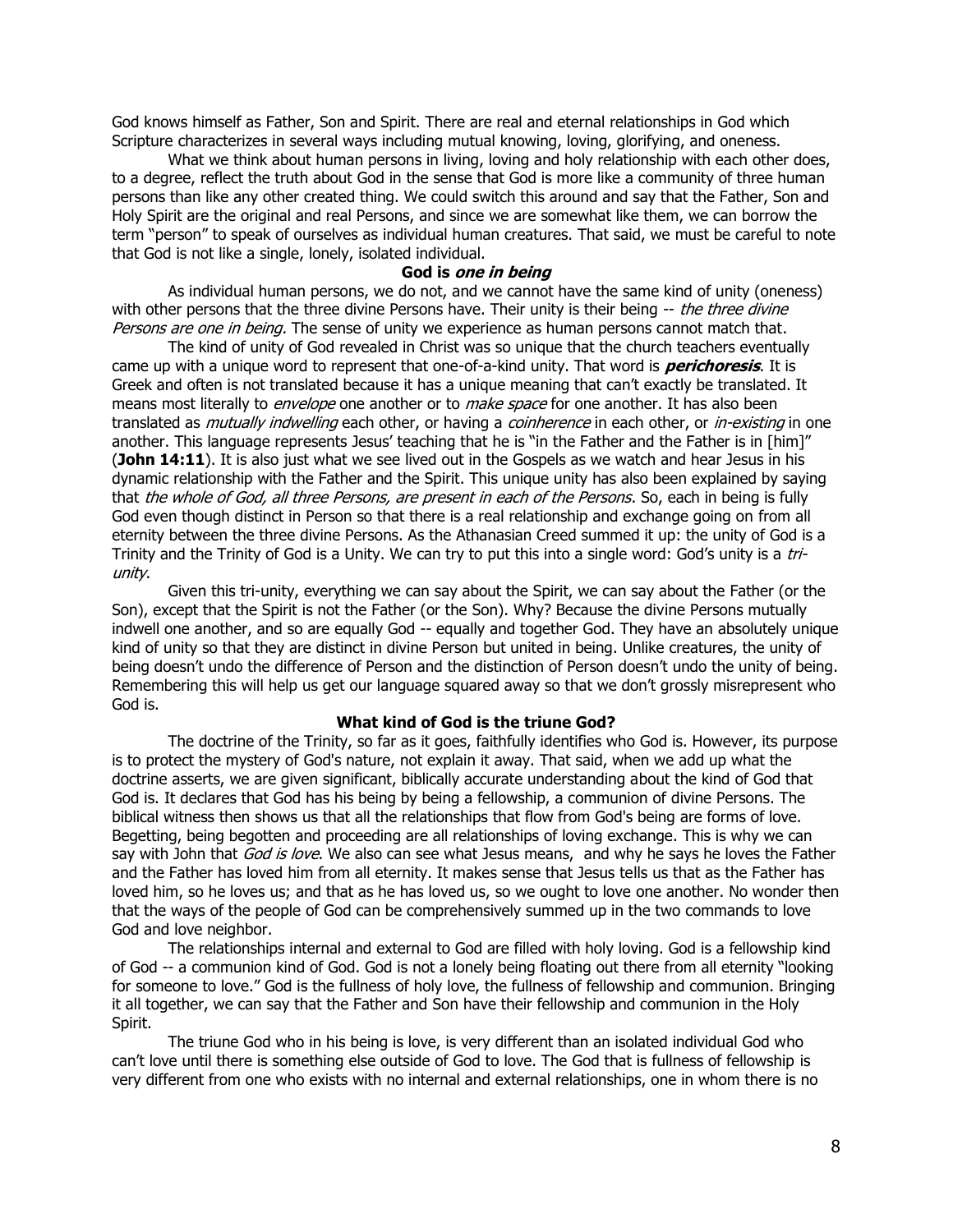giving and receiving, in whom there is no exchange of knowing, loving, glorifying of one another. Such a god would be very different from the God we come to know through Jesus Christ, according to Scripture.

To summarize: the Christian God is a fellowship, a communion. This triune God has his being by being in relationships of holy loving. Those relationships are, in particular, eternally begetting, being begotten, and proceeding -- each a unique form of holy, loving exchange. Those are the key words we have in allowing us to point to the amazing reality of who God is. And these are the essentials to remember if we are going to go on and talk about the Holy Spirit.

#### **Who is the Holy Spirit?**

If the Holy Spirit first exists in relationship with the Father and the Son, then that is the first thing we need to know, not the Spirit's relationship to us or our relationship to the Spirit. Those come afterwards. There was a time when nothing other than God existed and the Holy Spirit was perfectly happy being the Spirit of the Father and the Son. The Spirit doesn't need us to be the Spirit. There was a time when there was no creation. At that time God was the fullness of fellowship in Father, Son and Holy Spirit.

In answer to the question, who is the Holy Spirit? the simplest answer is that the Spirit is the Spirit of the Father and the Son. That means that whenever we speak of the Father and Son, or hear about them in Scripture, since God is one in being, the Spirit is also involved in some way, whether or not it is explicitly stated. The Spirit *always* has something to do with the Father and Son. It's true that we don't always remember this connection. And we probably should make it more explicit more often. So, when speaking of the Father or the Son we do not exclude the Spirit, because the Spirit is the Spirit of the Father and the Son. Reference to the Son involves the Spirit and the other way around. We can't talk about the Holy Spirit apart from the Son, because the Holy Spirit is the Spirit of the Son. If we assume we can think of one without the other, we're misrepresenting who the Spirit is because the Spirit has his being, is the Person he is, by being in an essential relationship. We don't always spell this all out, and it would be better if we did see and make all the connections. A full understanding will always seek to grasp all the Persons in their relationships.

#### The who, not how, of the Spirit

When seeking further understanding about God, we tend to look for answers to *how?* questions, such as, how does God operate his providence over all of history and nature and everything else? It's understandable that we would ask such questions. We want to know the mechanisms, the machinery. We want to know the chain of cause and effect as it pertains to God's acts. The problem is that the *how?* questions tend to take us in a wrong direction. Instead we need to as the *who?* questions. We need first to identify the agent responsible for what takes place. And when it comes to who? questions concerning God, the answer often is the Holy Spirit, who is the agent of God's actions. In short, our how? questions are frequently answered this way: By the Holy Spirit! And the reality is this: we can know the who, without knowing the how!

Consider this: does Jesus tell Nicodemus the mechanism of *how* one becomes born from above? Does Jesus offer Nicodemus a technique? Does he list a bunch of rules that if you do this and that and the other, then bingo, the new birth happens? No. Jesus explained to Nicodemus that, because the Spirit works more like the wind, no such *how?* explanation can be given. The working of the Spirit can't be controlled or predicted by us. That's the nature of who the Spirit is, and so how the Spirit works!

It's understandable that we have many questions -- especially about the Christian life. But such questions are actually answered simply by identifying the agency of the Holy Spirit. And that's it. But we often want more -- we want an explanation about some mechanism, technique or about steps to take. We feel that there needs to be a combination of conditions that we fill in order to get the Spirit to work. There is quite a bit of teaching in Christian circles that speculates about and even invents techniques and methods that can be used to fill in the gaps between what Scripture tells us, and what we, like Nicodemus, often want to know -- answers to our *how?* questions that would tell us exactly what conditions we need to fill in order to get the Spirit to work, or to work more effectively. However, shouldn't we stop where Scripture stops, rather than succumb to speculation or invention?

Many of the current controversies and differences of emphasis between various teachings and ministries actually have to do with their lining up behind a favorite technique or mechanism, or a particular list of conditions needed to get what we're looking for from the Holy Spirit. The arguments and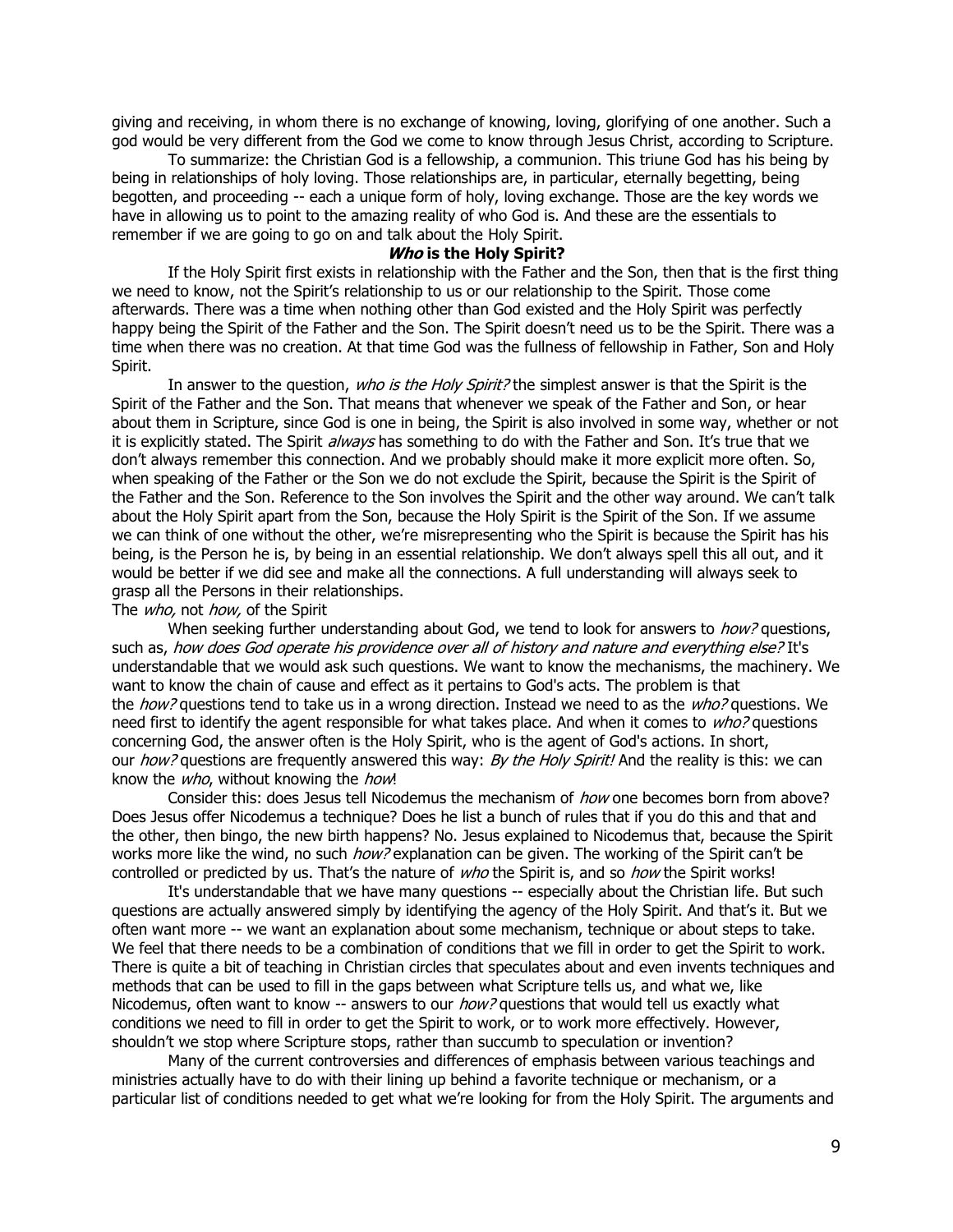controversies are most often over which teaching offers the best *how to*. But when we go down that road, we've already forgotten most of who the Spirit is. On that road we easily are tempted to mistakenly assume that God can be divided up, asking such questions as "can you have the Spirit without having the Son?" or "can you have the Son without having the Spirit? Another mistake is to assume that the presence and blessing of the Spirit comes not by grace but by technique or by us fulfilling certain preconditions, leading us to ask "what steps do we need to take before we can effectively have and use the gifts of the Spirit?"

# **By the Spirit of the Father and Son answers the how? question**

When we take into account the full testimony of Scripture, the questions and controversies that arise concerning the Spirit can be addressed. This involves accounting for the very nature and character of the Spirit. That means, for example, understanding that the Father, Son and Holy Spirit are one in being, and thus you cannot have one without the other. The unity of the Persons in being and in action is indicated in biblical revelation. For example, we are told that no one truly proclaims Jesus is Lord except by the Spirit (**[1 Cor. 12:3](https://biblia.com/bible/niv/1%20Cor.%2012.3)**). God doesn't split up, having the Son heading off saying, "Goodbye, Spirit. I hope you catch up later." God is one in being but also one in action. The three divine Persons act and work together.

Many if not most current controversies have forgotten some of the most fundamental things about who God the Spirit is. But, of course, if forgotten, this is what can happen. Our thoughts can head in all directions and we can end up speculating in order to answer misguided questions. We can just grab random Bible verses and try to throw them together to come up with an answer. When that happens, we end up with different groups gravitating around what they regard as key verses to prove their point, but they have left behind the more fundamental teaching and reality of who the Spirit is. The fundamental thing, the answer to the Who? question regarding the Spirit is often forgotten and so the answers promoted are inconsistent with the deeper more central truth of the Spirit who is one in being and one in working with the Father and the Son.

Biblical revelation about the ministry of the Spirit is often presented in connection with mention of at least one other divine Person. So for example, only the Holy Spirit can break into a person's pride and enable them to recognize that Jesus really is their Lord and Savior, come in the flesh, as one of us (**[1](https://biblia.com/bible/niv/1%20John%204.2)  [John 4:2](https://biblia.com/bible/niv/1%20John%204.2)**). We only have the Spirit because he is sent by the Son from the Father (**[John 15:26](https://biblia.com/bible/niv/John%2015.26)**). If anyone is convicted by the message of the gospel it is because the Spirit is at work (**[1 Thess. 1:3-5](https://biblia.com/bible/niv/1%20Thess.%201.3-5)**). Jesus sends the Spirit to bring persons to an acknowledgment of sin and the need for judgment and righteousness (**[John 16:8](https://biblia.com/bible/niv/John%2016.8)**).

As Paul tells us, when the "Spirit of sonship" comes upon us, we cry out "Abba Father" (**[Romans](https://biblia.com/bible/niv/Rom%208.15)  [8:15;](https://biblia.com/bible/niv/Rom%208.15) [Galatians 4:60](https://biblia.com/bible/niv/Gal%204.60)**). Why do we cry out "Abba Father"? If you know who the Spirit is, the answer is obvious. Because God is one in being and one in action. Isn't that amazing? The whole Trinity is involved in that one simple and profound cry of our hearts. When the Spirit acts, he acts in unity with the Father and the Son, bringing our worship all together in the fellowship of the Trinity.

When Jesus says, "Go out and baptize them in the name" (singular) and then gives them the one name: "Father, Son and Holy Spirit," we should not be surprised. The name we're given matches the reality: Father, Son and Holy Spirit is the one name of God. A simple way to say this is that God is the Father-Son-Holy-Spirit-God, as if it is one name instead of three names. It really isn't three separate names, but a threefold name. It is three divine Persons, but we're baptized into one name. Jesus' instruction makes sense if that is who God is, and so how God acts and has his being.

#### **Conclusion**

All our thinking about the Holy Spirit needs to be contained within these Trinitarian boundaries. That will help us interpret Scripture properly, and see more deeply into Scripture so that we come to know the reality ever more profoundly. Rather than taking us away from Scripture, good theology helps us see more clearly how Scripture comes together. Though theology doesn't answer every question we might have, it does answer the questions God most wants us to grasp and proclaim. Thus, our goal is to help one another read and interpret Scripture in a way that brings all the pieces of Scripture together. Good theology helps us attain this important goal.

**\_\_\_\_\_\_\_\_\_\_\_\_\_\_\_\_\_\_\_\_\_\_\_\_\_\_\_\_\_\_\_\_\_\_\_\_\_\_\_\_\_\_\_\_\_\_\_\_\_\_\_\_\_\_\_\_\_\_\_\_\_\_\_\_\_\_\_\_\_\_\_\_\_\_\_\_\_\_\_\_\_\_\_\_\_\_\_\_\_\_\_\_\_\_\_\_**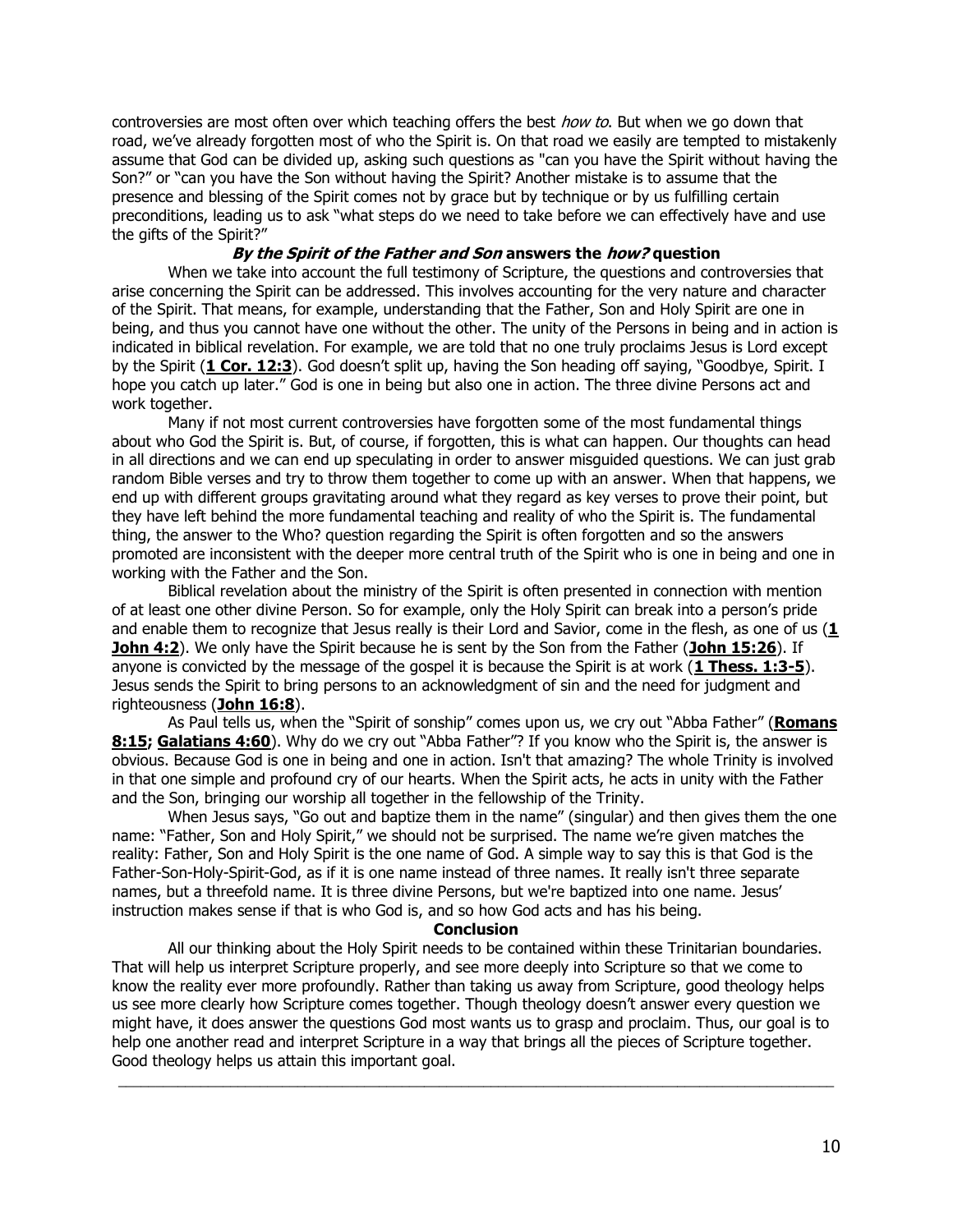## **The Spirit's Importance (Doctrine of the Spirit, part 4)**

#### By [Ted Johnston](https://www.blogger.com/profile/08677739021765621811) - [July 08, 2020](http://thesurprisinggodblog.gci.org/2020/07/holy-spirit-part-4.html)

*This post continues a series presenting "The Person and Work of the Holy Spirit" by Dr. Gary Deddo, President of [Grace Communion Seminary.](https://www.gcs.edu/) For other posts in the series, click a* 

# *number: (*[http://thesurprisinggodblog.gci.org/2020/05/holy-spirit-part-1.html\)](http://thesurprisinggodblog.gci.org/2020/05/holy-spirit-part-1.html)

Why is it important to say anything about the Holy Spirit beyond simply acknowledging the Spirit? First, because a disconnection between the divine Persons can develop in our understandings of the triune God. In some churches this happens with an almost exclusive emphasis on the Father. Others restrict their focus to the Son, and still others put the spotlight on the Holy Spirit. Though these approaches to God are fragmented, God is not.

## **What a theological understanding of the Spirit offers**

Theological work aims to fix things on our side, not fix things on God's side. So, we can grow in understanding even if the reality is not changed by our better grasp. And if we have misunderstandings, it will be good to clear them up. As the Spirit is working it is far better to be aware of that work compared to being unaware.

But our better understanding does not make something real or change the nature of the Spirit's working. God does not all of a sudden become the Holy Spirit when we recognize the Spirit. The Holy Spirit is not tied up, unable to do anything until we figure the Holy Spirit out. That would be like saying the wind is tied up until we can figure out the wind.

No, the Spirit still works, but we may not recognize it. And by recognizing it we may more fully participate, we become more involved, become more in tune with the truth and reality of who God is. So, we're trying to make sure our understanding matches the truth about who God is such as the Spirit has been revealed to us.

So we need to remember that our understanding may be fragmented but God is not fragmented. Our understanding of the working in the ministry of the Spirit may be fragmented but that doesn't mean the actual working of the Spirit is fragmented. We're not controlling God by our understanding. If that were the case then God would be dependent upon us. But we want to sort this all out and let our understanding be as full and faithful as can be.

## **How do we fix a lack of awareness and understanding of the Spirit?**

How do we then bring our understanding of the ministry of the Spirit up to speed in a way that recognizes the Spirit is one of the three Divine Persons of the Trinity? Some are concerned about the need to speak proportionately about the Holy Spirit. We might say, giving the Holy Spirit equal time or equal emphasis. What's behind that concern?

There are situations where our faith and understanding of the Spirit is indeed lacking and so lags behind the Father and Son. It might be that this is often the case, the rule, rather than the exception. Wherever we find this situation it ought to be rectified. We should become familiar with all that's been revealed to us about the Spirit and then pass that on to others. So in those cases additional teaching and focus on the Spirit is called for. (Although this should never be the exclusive focus.) In that way our faith and knowledge of the Spirit will become better aligned with the other divine Persons.

# **Objections to pursuing the Spirit**

In pursuing this kind of correction we may run into some obstacles that contributed to the unbalanced situation in the first place. For, example, some persons might not be interested in the Spirit and so have neglected the topic. Hopefully those in this condition who worship the Triune God will come around and see that the Holy Spirit is no less important than the Father and Son.

Others may not want to know or have much to do with the Holy Spirit because the Spirit seems kind of, well, spooky. We usually don't want to be around ghosts, especially one you can't control or that you can't identify or you can't nail down, can't make a part of your program and who's, well, like the wind, (or maybe even a typhoon!). Who wants that? So, some people, may be avoiding the Spirit because they have certain worries. That's not the best reason not to have an interest in the Holy Spirit. Their fears may be based in part (or perhaps in whole) on ignorance or misinformation about the nature of the power and working of the Holy Spirit. Those who have misgivings may not have a good grasp on who the Holy Spirit is. The Spirit isn't like a ghost or something to be fearful of in the sense that it might do us harm. So helping people know that the Spirit is Holy, is good, is crucial.

The best way to do this is to emphasize regularly that the Spirit and has the exact same character and purpose as Jesus. There is no slippage in mind, attitude, or aim between the two. The best way to identify the working of the Spirit is to compare it directly to what we know about Jesus. It is his Spirit. If it doesn't, feel, sound, taste, and work like Jesus, then it is not his Spirit. Knowing Jesus is how we best discern the spirits, that is, which is the Holy Spirit.

Some could think the Spirit is now irrelevant to our current situation or no long available to us, at least as in the days of the early church. That was back in those days, some may think. That would be another poor reason, however, to have little or no interest in the Spirit. While it's perfectly acceptable to raise questions about the working of the Spirit today,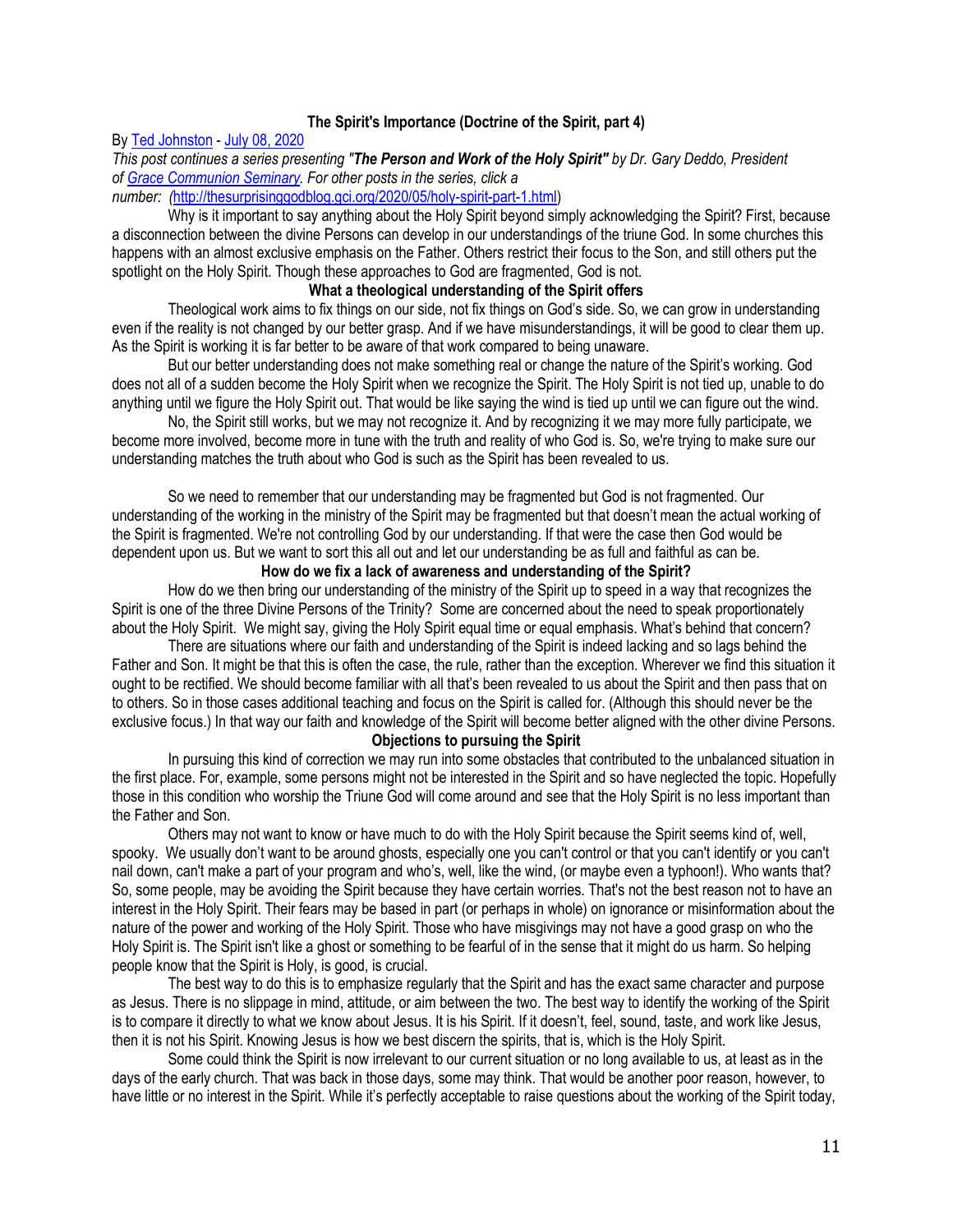there is no biblical teaching designed to inform us that the Spirit cannot or will not continue to work as in the days of the early church. Of course this does not mean that the Spirit cannot adjust the mode of his ministry as, in his wisdom, he sees fit from time to time and place to place. He can in his sovereign grace make adjustments.

However, there is no absolute reason that the Spirit could not continue to work today as in the days of the New Testament. But that is up to the Spirit. Those who have dogmatically concluded that the Spirit does not work and cannot work in the same manner have argued from their own experience and on that basis selected and interpreted Scripture to explain their lack of experiencing the working of the Spirit. But such arguments do not have binding authority in the church—and especially upon the Spirit! It might simply be that the Spirit at some times and places chooses to work behind the scenes, mostly undetected even perhaps by Christians—and that's why the church's experience of the Spirit is not evenly distributed all the time.

Especially thinking that the ministry and manifestation of the Spirit depends upon us, what we do, what condition we're in, what we want, or on our level of understanding, is to put the cart way before the horse. If the Spirit is dependent upon us in these ways, then the Spirit does not (cannot?) minister by grace. The ministry of the Spirit then is being regarded as a reward for works. Whatever the Spirit does and however he works, it is all of grace. We do not condition the Spirit to act. The Spirit is faithful whether or not we are.

Now some are concerned about abuses and misrepresentations of the Spirit. Indeed, there are legitimate reason for folks to be cautious or concerned. There have been, since the days of the New Testament, abuses, misuses and misleading teaching about the Spirit. There are many cases where an emphasis on the Holy Spirit has contributed to conflict and even church splits. There have been deceitful things said and done in the name of the Holy Spirit. And some things have occurred in connection with an emphasis on the Spirit that are bizarre and in some cases even abusive. But are these good reasons to entirely neglect the Spirit? No. Any good thing can be misused. As an ancient maxim states: abuse does not rule out proper use. So if these things can guarded against, all the while coming to understand and welcome the ministry of the Spirit, I think the way can be clear to address any imbalance. But checks and balances, spiritual discipline and discernment need to be in place provided by wise pastors and elders ministering under the authority of the whole teaching of Scripture. That is a legitimate requirement to guard against spiritual pride and abuse, disunity and division. There are real dangers.

# **Equal proportions?**

Given all that, however, setting up a goal of equality of emphasis or parity of focus on the three divine Persons is really not the best way to go about making a healthy correction if there is an imbalance or ignorance about the Spirit. There are valid reasons why there necessarily always will be a certain kind of faithful disproportion or inequality of emphasis or focus on the Spirit compared to the other two Persons of the Trinity. The reason has to do with the nature and character of the Spirit itself!

There is a good reason why the church down through the ages has had less to say and did not give equal concentration or time to the Spirit. Here are some good reasons why the Spirit will not get equal time or focus, in terms of our level of explanation or concentration of attention.

First of all, there is simply less biblical information about the Holy Spirit. In the Gospels there are plenty of references to the Spirit, but there is a lot more told about Jesus and his relationship with the Father in them than on the Spirit. Jesus definitely speaks of the Spirit and not just as side comments. The Spirit is an essential element to his message and life and is not less important. But he talks and tells much more in detail about the Father and his relationship with him.

Now, the same goes for Paul and the epistles. There is plenty of important teaching about the Spirit with more detail than we even have in the Gospels about our living in relationship with the Spirit. But we find there as well significantly more discussion and detail given on the Person and Work of the Son and his connection to the Father. The disproportionate detailed treatment does not signal an inequality of importance since it is clear that faith in the Holy Spirit and his ministry is not only important, but vitally connected to the ministry of Jesus.

Turning to the Old Testament, we find significant teaching and reference to the Spirit. Just consider the landmark prophesies about the Spirit in **Joel (2:28)** and **Ezekiel (11:19; 26:36)**. But throughout the OT there is far more consideration given simply to God the creator, covenant maker and deliverer of Israel. But again this disproportion does not indicate that the Spirit is less important. Not at all. Rather we simply are given less detailed information about this very important subject.

So for example there is no description of the nature of the Spirit's relationship to the Father. The biblical authors don't directly tell us it. We find them named together. We are given a few words that indicate the basics of the relationship: the Spirit is said to "proceed" from the Father and is "sent" from the Father in the Son's name. We find their actions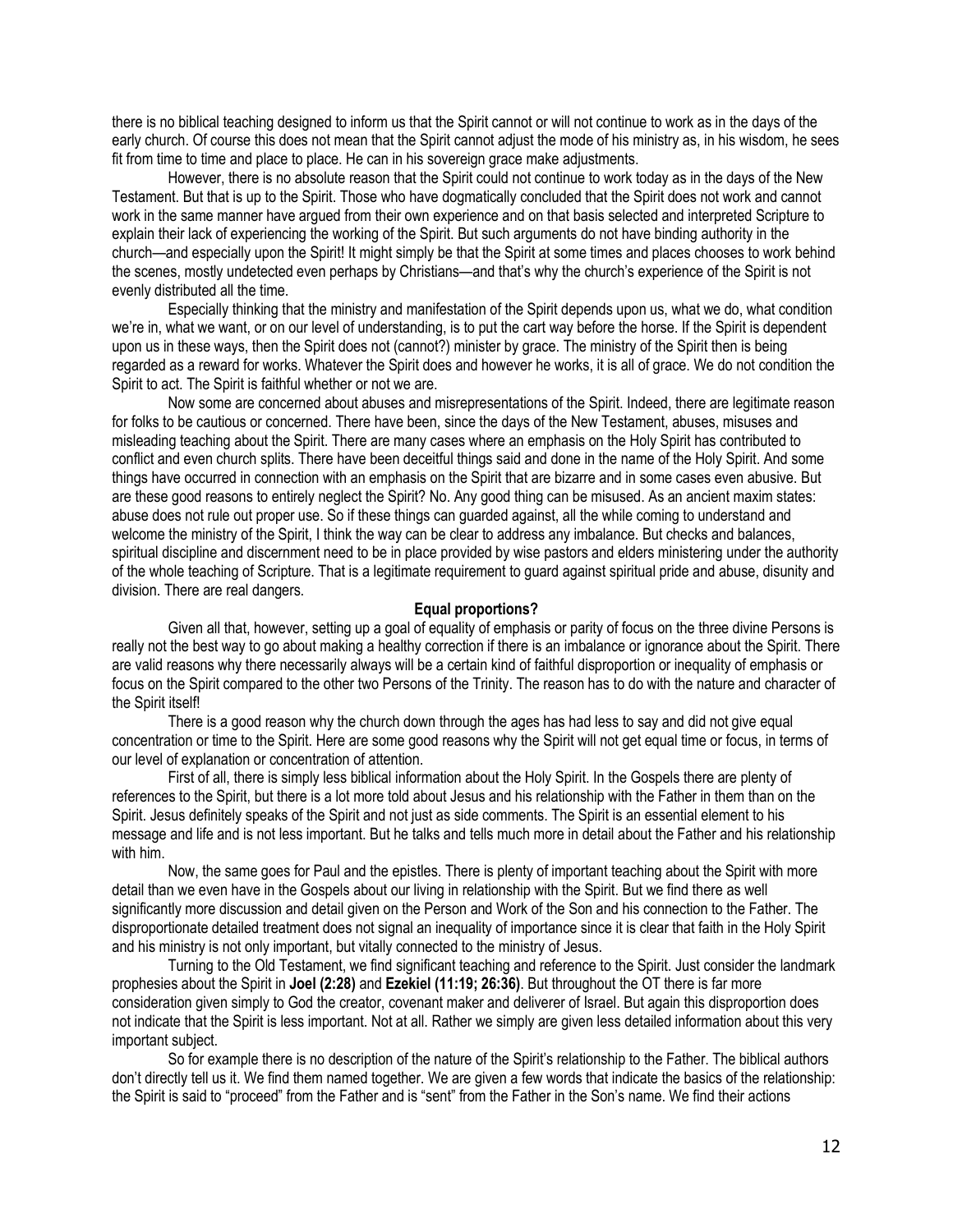described in a way that indicates they are coordinated with each other. When Jesus acts he does so in or by the Spirit. Even his sacrifice on the Cross involves offering himself up in the Spirit [\(Heb. 9:14\)](https://biblia.com/bible/niv/Heb.%209.14).. But we have nothing comparable to a detailed description of the Spirit's interaction with the Father like we find, for instance, in Jesus' prayer, in **John 17.** Here we have an amazing window in the nature and character of Jesus' relationship with the Father. But we don't have any equal to that regarding the Spirit.

Given the whole of biblical revelation, we do not have near as much written about the Spirit as we do about God the Father and the Son. The information given us is unequal, disproportional. Now that is no excuse not to pay very careful attention to what insight we are given about the Spirit. And that, indeed, may be a problem that needs rectifying. In fact, perhaps we should give even more care to what has been made available to us. But if our speech and understanding is going to remain dependent upon biblical revelation, then we shouldn't be surprised that our considerations will follow the same unequal pattern. So having less to say does not necessarily demonstrate neglect or fear or disinterest in the Spirit.

# **Misguided attempts at correction**

The Scripture revelation is disproportional in that way. Now, of course, we could artificially try to give the Spirit "equal time" by extending what we say through the fabrication of long logical chains of argumentation leading to various inferred conclusions. But such speculations about the Spirit, even if they start with a bit of Scripture, can offer nothing secure since simple logical inferences even from some true starting point are never necessarily true.

In fact, that's where a lot of heresy and bad teaching about the Spirit comes from. Some preachers and teachers have taken a few biblical verses and then attempted to make strings of logical arguments from them, oftentimes not paying attention to other biblical teaching regarding the Spirit. But the conclusions reached are speculative. And in reaching them a lot had to be added in, such as making someone's experience (and their understanding of it!) normative for all Christians, in order to establish a purportedly doctrinal statement. But all that additional information and the logical chains developed from them do not amount to reliable Christian doctrine.

So giving the Spirit more attention by generating more information than we actually have been given is not a recommended or reliable procedure. But sometimes a desire to re-balance things and give greater emphasis to the Spirit has resulted in such practices. We should not follow suit.

## **Why is less revealed about the Spirit?**

Is there some reason why there is unequal information about the Holy Spirit in Scripture? It seems to me the disproportion ought to be expected because of what we do find out about the Spirit. Given the very nature of the Spirit and the nature of his work, it makes sense that there is less to say concretely and authoritatively about the Spirit than the Father or the Son.

First, the Spirit is not incarnate. We don't have an embodied revelation of the Holy Spirit. The Spirit remains undetectable itself, but is identified indirectly by the effects of his working (like the wind). The Holy Spirit doesn't show up on the incarnate stage of history like Jesus does. The Son is the only triune Person who becomes incarnate. So there's no incarnate description of the Spirit available to us.

And that's the main reason why we have a lot more to say about the Son. The purpose of his coming in human form was to be the self-revelation of God. He is the Word of God to us. The Spirit doesn't have his own incarnation. The Spirit, as a matter of fact, doesn't have his own independent word. Jesus is the Logos, the intelligibility, the communication, the living interpretation of God to us. In fact, without the incarnate life and teaching of Jesus we would know far less about the Spirit, for the Son reveals not only himself, but the Father and the Spirit to us. The Incarnate Son takes us to the Father and sends us the Spirit. So we approach the Spirit through the mediation of the Son.

Even when the Spirit is present and active within creation, he doesn't establish his own revelation and doesn't convey his own self-explanation. The Spirit remains the Spirit. That is, remains unincarnate while present to and within creation.

The Spirit's remaining unincarnate actually serves a positive purpose. It prevents us from reducing God simply to a creature or thinking that we can understand God entirely in terms of creaturely realities. It preserves the transcendence, the spirituality of God. God is not a creature and so we cannot explain God as if God were a creature subject to its ways and limitations. We cannot simply read back onto God the creaturely nature of Jesus.

Now, some people mistakenly think that when the Son of God took on human form, the Father (or God) turned into a man, a creature. Two mistakes here. First, it was the Son of God who became incarnate, not the Father (nor the Spirit).

Second, the Son of God did not cease being the eternal, divine, Son of God when he took on human being. He remained what he was but also added to himself a fully human nature and lived a human life. He didn't stop being something he was and turn in into something else, a man. Early church teachers put it this way: The eternal Son of God,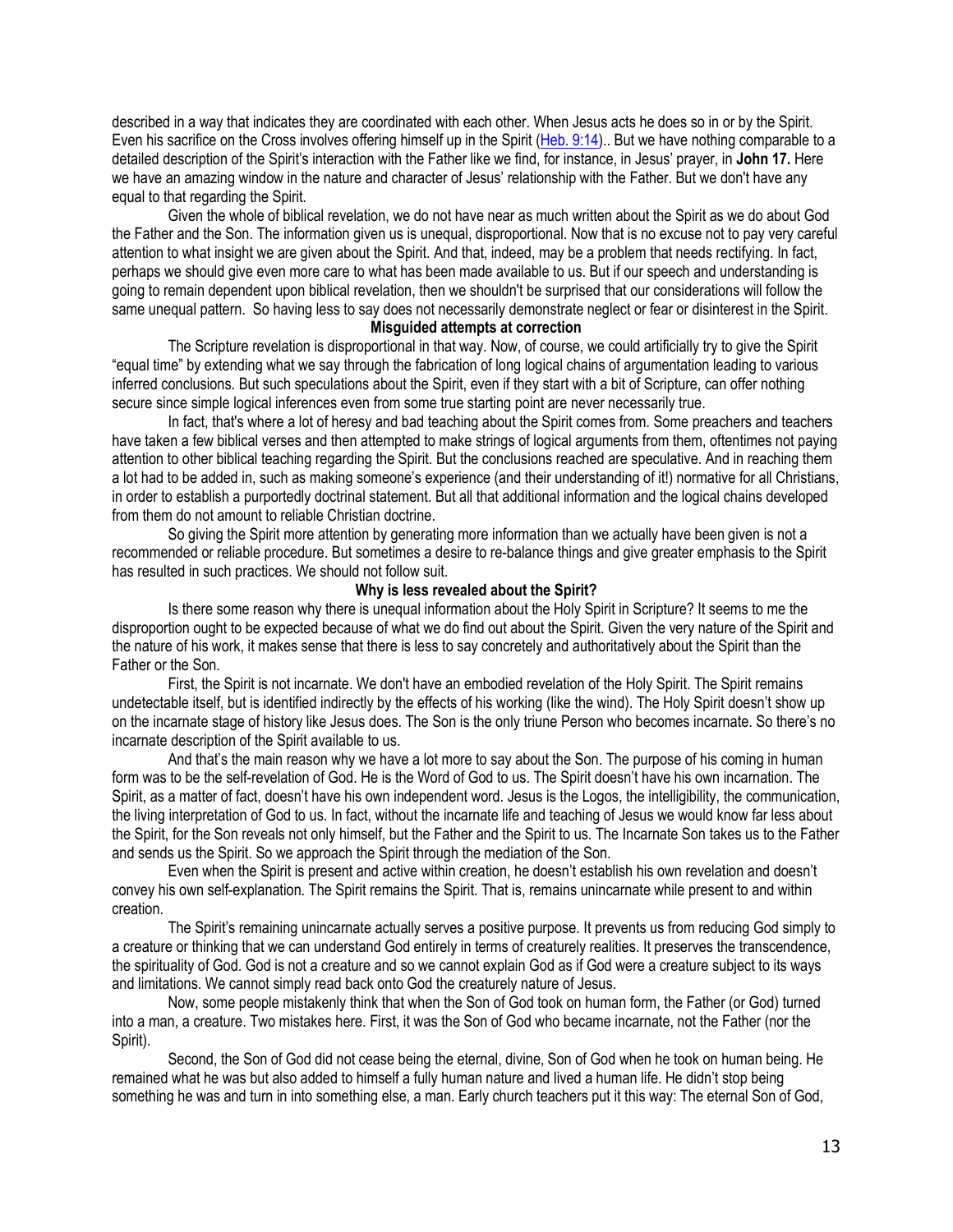remaining what he was, assumed also a human nature to himself. You can recognize this kind of confusion when, considering the possibility of the incarnation, people ask, "Then, who is running the universe?"

Now how the eternal Son of God can be incarnate in human form is indeed a mystery. We can't imagine how such a change of that order could be true for human beings. But, remember God is not a creature. Admittedly, it is easier to think of Jesus' incarnation as his turning into what he was not and ceasing to be what he was. If A becomes B, then it ceases to be A. It's now B. That's easy to think because that's how most if not all creaturely things work. However, such thinking just doesn't apply to the truth about who the Son of God is. He remains what he was, the eternal Son of God, assuming a human nature as well.

The Spirit then never did take on a human nature himself. If you ask, "How was Jesus conceived in the womb of Mary?" What's the answer? By the Spirit. The agency of the Spirit is the answer to the "how" question. But this answer doesn't tell us the mechanisms involved. No mention of DNA. Or what happened with the chromosomes. We don't get that type of explanation. Rather we get an explanation of who, the agent involved who knows how! I suppose if we asked the Spirit and he thought it was important for us to know, the Spirit could explain it to us if we were educated and intelligent enough to grasp it. But apparently, it's far more important to know by whom it occurred rather than how.

But we definitely learn something about the Spirit in this event. The Spirit can interact in time and space, with flesh and blood without being incarnate himself. The Spirit is able to be present and active at the deepest levels of creaturely existence, down to the DNA and chromosomes if need be. The Spirit is not absent but able to be very present to creation. That's one way God can work directly within creation—by the Spirit. Recognizing that God is the Spirit and the Spirit is God and he remains the Holy Spirit prevents us from thinking of God as merely being a creature but that the Spirit doesn't have to be incarnate to have a direct ministry to us. As Jesus said, he is sending another Comforter who was with us, but will be in us (**[John 14: 17](https://biblia.com/bible/niv/John%2014.%2017)**).

There is another reason we find that makes sense as to why there is a disproportion in the amount of information we have about the Spirit in the biblical portrayal. Again this distinction is not one of importance but of the extent of the revelation. And if what we say and teach about the Spirit depends upon that revelation, then this will make a difference in how much we can say and how much we can understand about the Spirit.

This second reason has to do with the very character of the Spirit and of his ministry. It seems that the whole purpose and character of the ministry of the Holy Spirit is actually to always direct attention away from, not bring it to himself. The ministry of the Spirit, Jesus tells us, is to direct us to Jesus ( **[John 15: 26](https://biblia.com/bible/niv/John%2015.%2026)**) So he doesn't come with his own independent message but bears witness to the truth he has heard spoken by the Son. The Spirit does not glorify himself but Jesus by taking his words and declaring them to us (**[John 16:13,](https://biblia.com/bible/niv/John%2016.13) [14](https://biblia.com/bible/niv/John%2016.14)**). And that is the glory of the Spirit!

So, the Holy Spirit isn't saying, "Hey, Jesus, you've had the microphone now for plenty of time. Now, it's my turn to tell people about myself." No. When the Holy Spirit "gets the microphone," what does he announce? He helps us recall all that Jesus taught, the truth that He taught. He, perhaps annoyingly, passes up his opportunity to shed light on himself.

The Holy Spirit doesn't really draw attention to himself. Rather he points away from himself. Why? Because that's his ministry, so that we see who Jesus is, who reveals to us the Father. The early church put it this way. The Holy Spirit is like light and the light shines. And the Holy Spirit shines light on the face of Jesus who has an actual, flesh and blood human face. And when the Holy Spirit's light shines on the face of Jesus, what do we see mirrored in the face of Jesus? The invisible face of the Father. Isn't that a beautiful thing?

So, the Holy Spirit doesn't say, "Hey, look at me. Look at me. I'm the light. I'm shining. I'm shining, can't you see how bright I am?" Not at all. The whole reason for the Spirit's shining is so that when we look at the face of Jesus, we see the face of the Father. That's the whole point of the light. The light doesn't draw attention to itself.

That doesn't mean the Spirit's not important, but the contrary! If the light didn't shine, what would result? We wouldn't see the face of the Father in the face of the Son. In fact, there wouldn't even be a face of the Son incarnate if the Spirit hadn't been involved in the conception of the Son in the womb of Mary. The Spirit has a coordinated but different mission and ministry than the Son. But that ministry would be somewhat compromised and not demonstrate the true nature and character of the Spirit if it drew attention to itself.

One theologian has said, if you add the Biblical picture up, the Spirit is the "shy one" of the Trinity or the "retiring one." We could also even say the Holy Spirit displays the humility of God because he serves the Father and the Son. Theologian Thomas Torrance brings out this same point regarding the character of the Spirit. Relatively speaking he stays in the background.

Now, should we come to clearly grasp that that the Holy Spirit serves the Father and Son rather than himself? Absolutely. We'd be somewhat impoverished if we didn't know that. We are learning something about the Spirit when we see that he doesn't draw attention to himself! But whenever we find revelation concerning the Spirit what we discover are